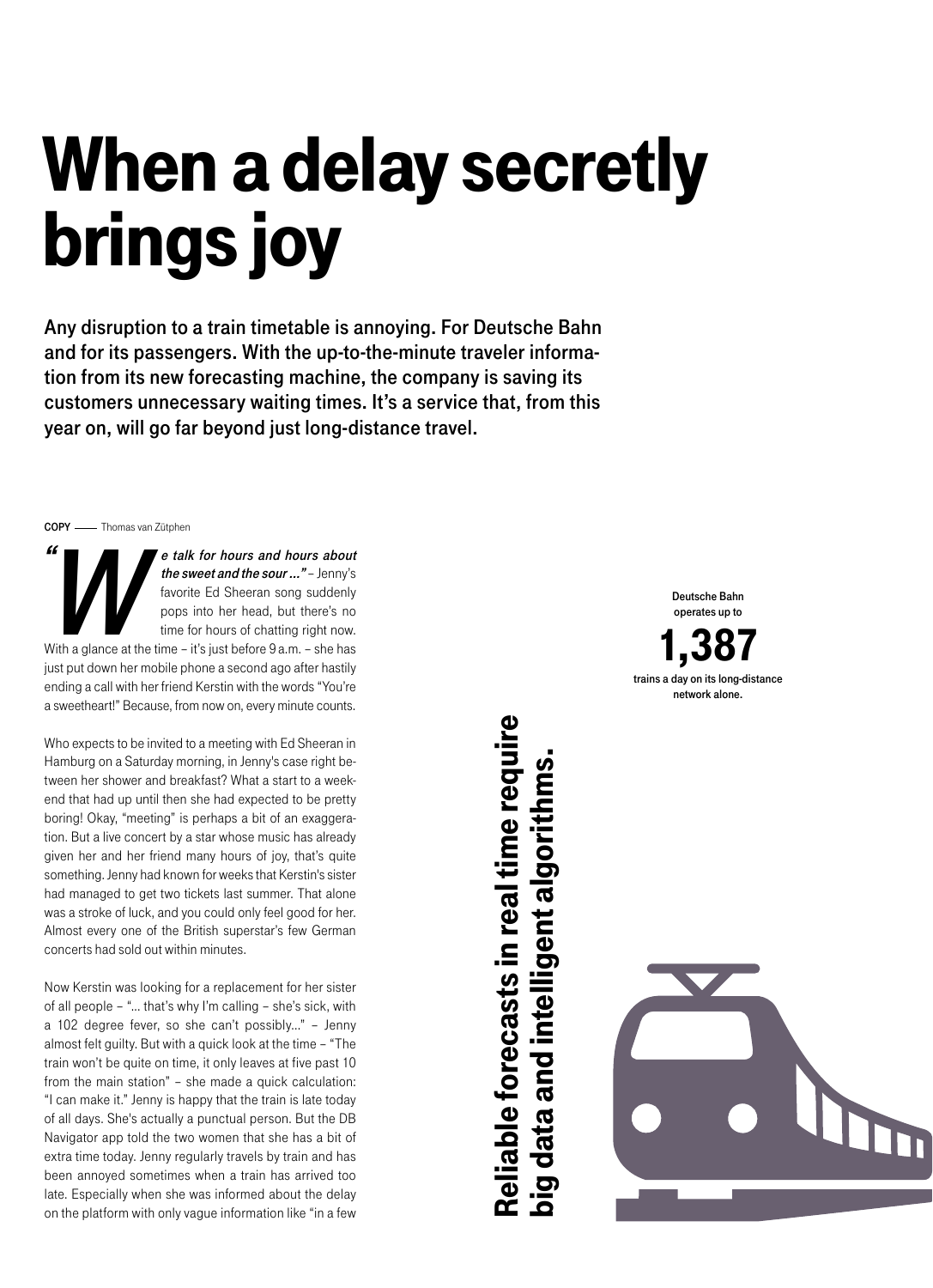Rail passengers know: Not every train can be punctual. They therefore appreciate all the more receiving timely information about delays, in order to be able to make good use of the additional time.







minutes." She gives brief thanks for the fact that her wish for a possible delay and timely information about it has been granted, thanks to Deutsche Bahn's new forecasting machine. A closer look at the DB Navigator shows her that her friend was right. Instead of departing on schedule at 9:46 a.m., the Intercity train will leave Cologne 19 minutes later. If she hurries now, there might even be time for a quick breakfast at the station.

Jenny calculates that 20 minutes will be enough for a lighting quick check in the bathroom mirror, a quick change of clothes and packing the essentials for the night. Unlike her friend who lives in downtown Cologne, Jenny lives in the suburb of Brühl. It's a good 12 miles from there to the city center, depending on the route. Taking the RB26 train to the central station, where Kerstin would wait for her, could work. But what if that train is also delayed, for example due to a disturbance on the track? Jenny decides against it.

"Leave and get in a taxi" - she thinks that following the advice from Ed Sheeran's "Shape of you," seems the better idea today. "9:20 a.m., Parkstrasse 17," the taxi office confirms that a driver will pick Jenny up on time. And when she

steps out of the elevator, Jenny can already see the taxi waiting at the front door. She tells the driver her destination and takes a seat in the back – she looks at the app again. And indeed – should the taxi ride be delayed on the motorway ring to the A555 in the direction of the city center, this still shouldn't be a cause for panic. But a quick check of the updated information from the forecasting machine shows: The IC 2310 on its way to the North Sea island of Sylt will now leave Cologne Central Station at 10:03 a.m. Nevertheless: That's still 17 minutes later than scheduled, Jenny calculates and immediately informs her friend via WhatsApp. And she answers immediately: "Great! If it stays that way and you're on time, there'll even be enough time for an Iced Latte  $\bigcirc \bigcirc \bigcirc$ . At the thought, Jenny immediately thinks of Ed Sheeran's "Cold Coffee."

"Tell me if I'm wrong, tell me if I'm right", it says in the song, but she hasn't needed these kinds of hurried prayers for a while when travelling by train. That's because for months, the forecasting machine has been making real time and down-to-the-minute forecasts of the arrival and departure times of all Deutsche Bahn long-distance trains. Jenny recently heard something about a "learning system"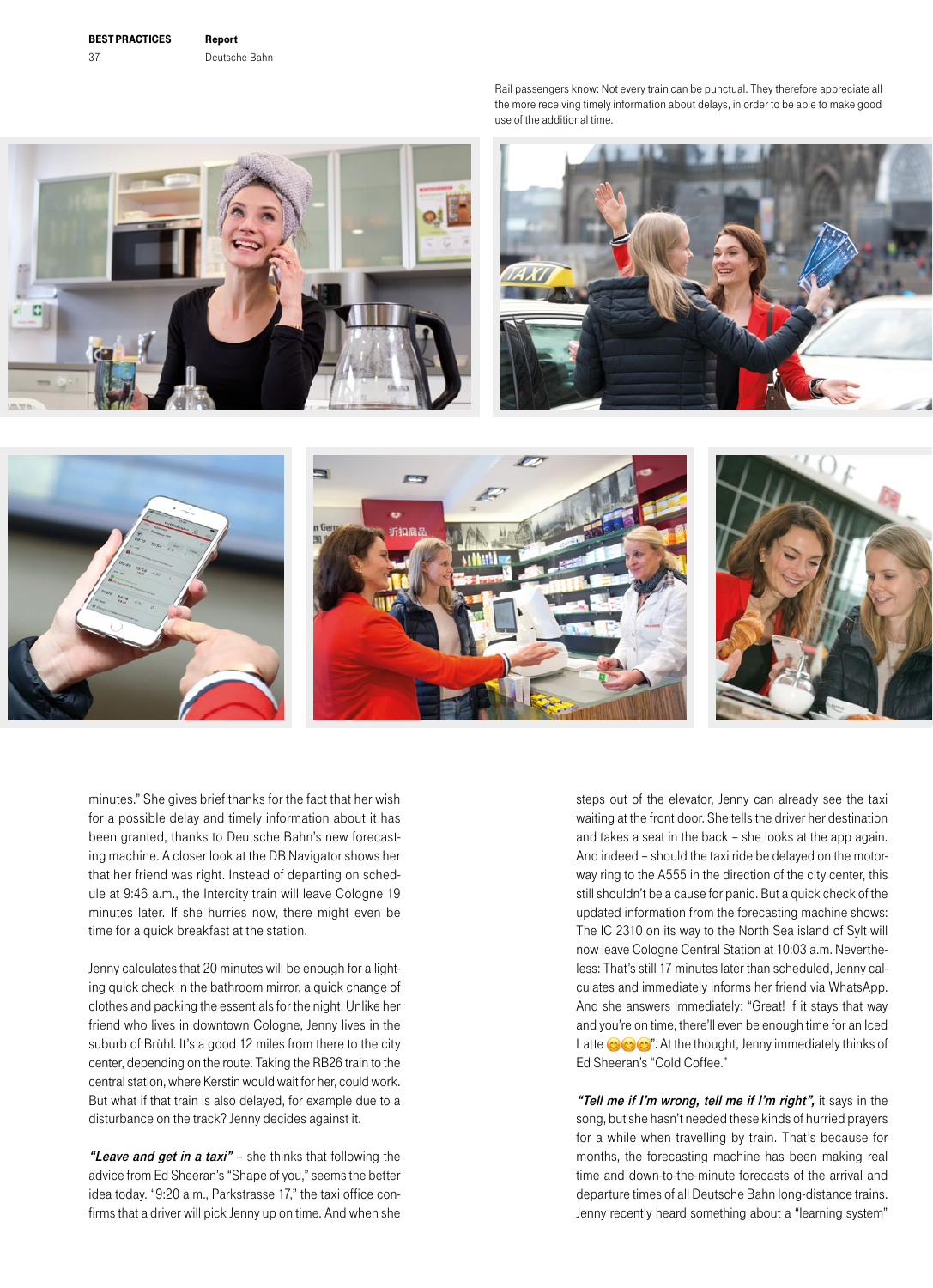





Instead of spending unnecessary time waiting on the platform, users of DB Traveler Information can synchronize their arrival at the platform with that of their train down to the minute.

on the radio. She always wanted to read about it and plans to do so later (see box on p. 39). As expected, her taxi driver knows the way to Cologne Central Station even without a navigation device. But when his passenger asks him when they'll reach their destination, the man at the wheel just taps his dashboard display: "There's a little traffic jam at the turnoff into to the city center. But we'll arrive at 9:45."

The driver is right. At a quarter to ten Jenny hands over the taxi fare and tip, gets out of the car and sees Kerstin waving to her in front of the station. Her friend approaches her with the words: "Do you know what's the best thing? There's another small correction. But the departure time of our IC is now one minute past 10. That's cool twice over!" "What do you mean?" "I just see it that way," she explains her view of things to Jenny: "A delay is a delay. But if you as a passenger are informed in time, you can use the time, make the best of it and don't have to rush to the platform to find out that the rush was for nothing." And Kerstin immediately calculated what that means for the two women right at that moment: "As a result, we have enough time not just for a coffee, but also for a croissant."

"My belly's sick to its stomach ...," Ed Sheeran sings in the ballad "Miss You." And that would have been exactly Jenny's feeling previously, so that she wouldn't have been able to eat a bite in this situation. The fear of missing the train – at least this particular one – would have hit her too hard in the stomach. But now, the two women are happy, everything is fine. At the café, Kerstin explains their itinerary to her friend in detail. The whole journey without changing trains takes just over four hours. But before the concert she wants to check in at the hotel. And anyone who really wants to "get closer" to Ed Sheeran at the concert at the race track in Hamburg's Bahrenfeld district, i.e. in the area 11 to 13 yards in front of the stage, should get there early.

On their way to platform 4, Kerstin wants to look at the app again, just to be certain. When booking the train tickets for herself and her sister, she had "ticked" via the app that she wanted to be informed automatically about changes in the departure time of "IC 2310." Her smartphone therefore notifies her of any changes to the timetable both acoustically and visually. But better safe than sorry.

"Give a little time to me or burn..." - well, it's clear that sums up the way train passengers perceive every minute they wait on the platform as wasted time. The forecasting machine continues to predict "10:01 a.m." as the final departure time. "We can actually have a quick look in the station pharmacy." Minutes later the two women climb the last few steps up to the platform and see their Intercity already arriving into the station from the south. Exactly a quarter of an hour late, "... but also somehow on time, down to the last minute," to the delight of the two women.



Joachim.Betz@t-systems.com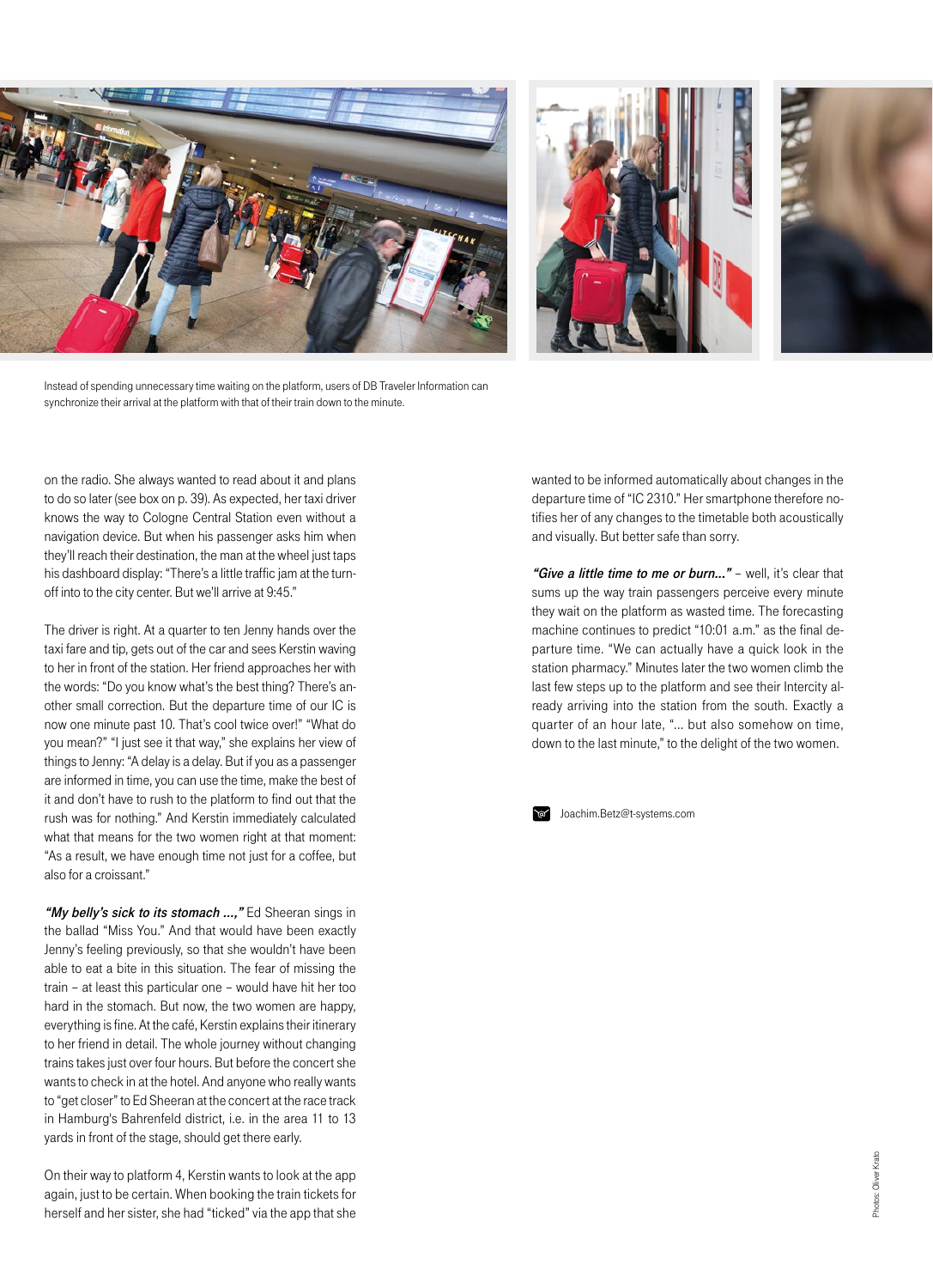

### Why algorithms train every day

T-Systems has implemented a learning system for Deutsche Bahn to forecast the departure and arrival times of trains. Both the hypothesis and the driving force is the assumption that patterns are hidden in the historical delays of train connections, whose identification will immediately contribute to a better prediction of delay situations (see interview p. 40).

For this purpose, the T-Systems experts divided the functionality of the forecasting machine into two components. A learning component performs non-real time-critical pattern recognition and provides the process with complex mathematical models. These so-called support vector machines (SVMs) are essentially permanently teaching the system how to more precisely predict incremental delays on the route segments of each individual train. As soon as a result is available, it is read by the machine in the real time component, processed and used to create a forecast for the running time of a train within seconds.

In this ML process (ML = Machine Learning) different algorithms have to work together reciprocally. An SVM algorithm, for exam

ple, makes it possible to make predictive statements about the "timetable accuracy" of trains based on the characteristics of the train journeys and the accompanying delays of the past. Another one produces static predictions for train connections whose routes and journey numbers are fixed. It analyses statistically which static delay value would have best affected the respective arrivals and departures of the trains in the past. However, since journey characteristics and delay patterns change almost daily, every 24 hours the algorithms undergo a nightly retraining of their modeling procedures.

During the forecasting process, the machine reacts in real time to new incoming timetable information, current train positions and manual entries from the control center. It is conceivable, for example, that the system could also react in the future if a star who is playing a concert – such as the above mentioned Ed Sheeran – spontaneously decides at the end to give not one or two encores, but five or six.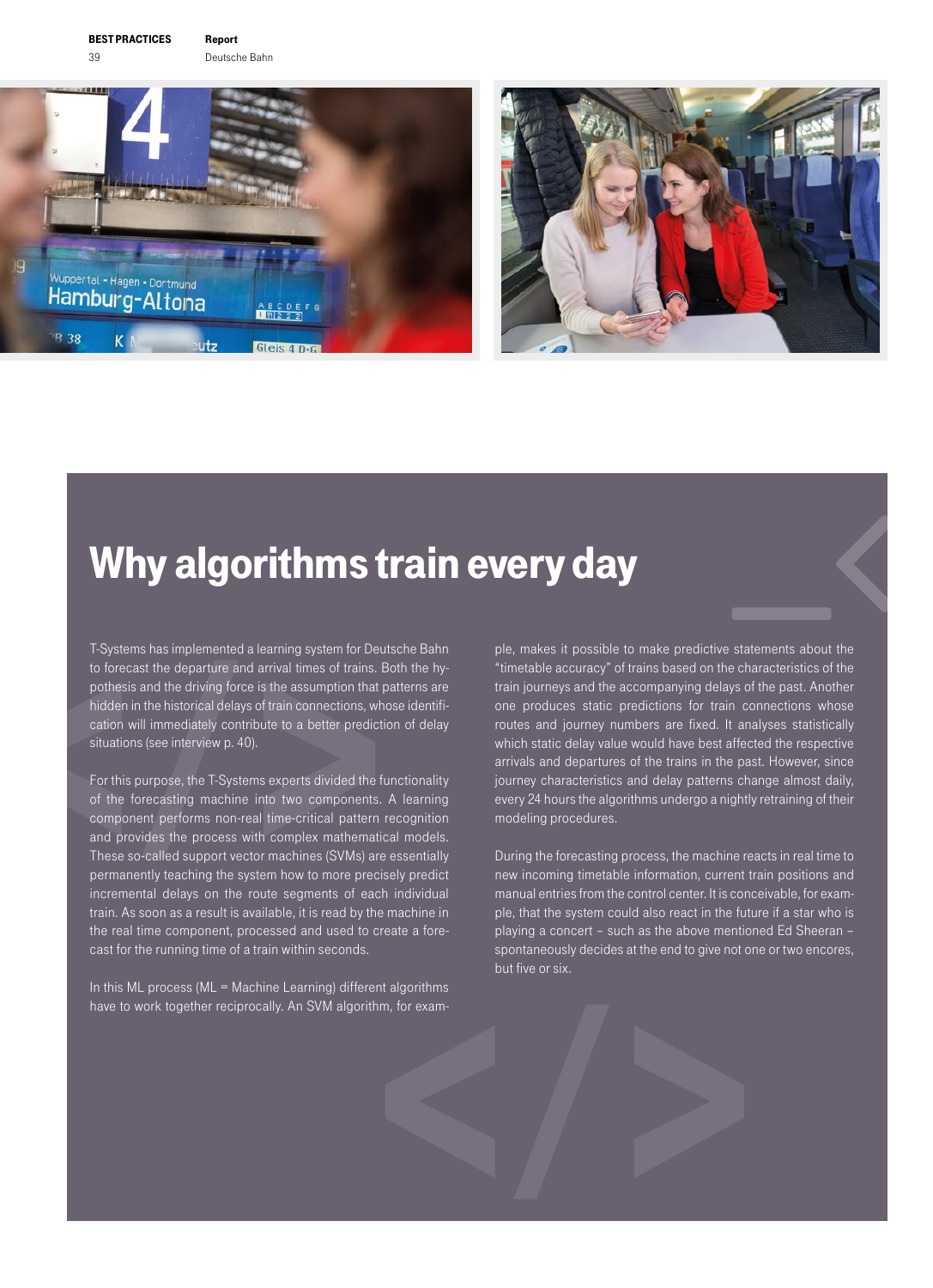

Joachim Betz, Principal Transport Solution at T-Systems, in conversation with Peter Schütz, Head of Traveler Information at Deutsche Bahn AG.

Joachim Betz

# Learning from data

#### Mr. Schütz, what exactly is the "forecasting machine"?

The forecasting machine is used to provide customers with highly precise information on train arrival and departure times along their planned itineraries and to show alternatives in the event of deviations from the plan. This information is "played" centrally by the forecasting machine from a "Single Point of Truth" to all of our output media. These are, for example, the display boards in the train stations, various apps, websites and travel portals in the network.

#### What's the status quo?

On long-distance services, the best networked system in the country with up to 1,000 trains a day, our passengers and those picking them up at stations have been benefiting from forecasting machines since May of last year. An improved travel experience in this form was also the aim of the project when we launched it in 2015. The initial question was: How do we get the best information on connections or delays for the arrival and departure times of our trains? Our hypothesis at the time was: Huge amounts of data and intelligent algorithms should make it possible to make and deliver a more reliable forecast in real time than our old forecasting system could achieve. The algorithm always calculates the actual data in relation to the current operating status of the customer's itinerary. And that's refreshed every minute. Particularly on long-distance routes, the operating status can change every minute. When a customer travels directly from A to B, one minute is usually meaningless. However, a minute can be decisive when changing trains. That's why it's important that we get a good forecast for changing trains at an early stage and can offer the customer a consistently reliable travel chain forecast.

#### What kind of data does the forecasting machine use?

Train-running information, scheduling decisions, but also secondary information that the system can obtain from delays of other trains and that the algorithm has learned to deal with. In today's live operation of the forecasting machine, these are all inventory data that we guide through the algorithms. In the future, this will be supplemented by circulation information, weather data, GPS data, etc. in order to achieve a shorter and at the same time even more valid information cycle. On the technical side, there are only two levers of improvement for this service: on the one hand, the data – the diversity of its sources and their provision frequency – and, on the other hand, the algorithm.

#### Speaking of the "future" – what are you planning next?

The aim is to further improve the forecasting quality for long-distance services and, in parallel, to start integrating regional and metropolitan trains in 2019. It's always a matter of learning from the data and deducing from it which improvements can be rolled out. That means nothing more than reading the right things from the data. If you like, it's a standard process in the Big Data world. This also includes fast failing, sorting out data in order to say in a portfolio tunnel: These are the drivers with which we can once again create the largest hub for improving forecasts. The next step is to adopt these elements and introduce them into production. To this end, we want to successively expand our data source landscape and our long-term goal is to also include local public transport, i.e. to integrate buses, subways and suburban trains.